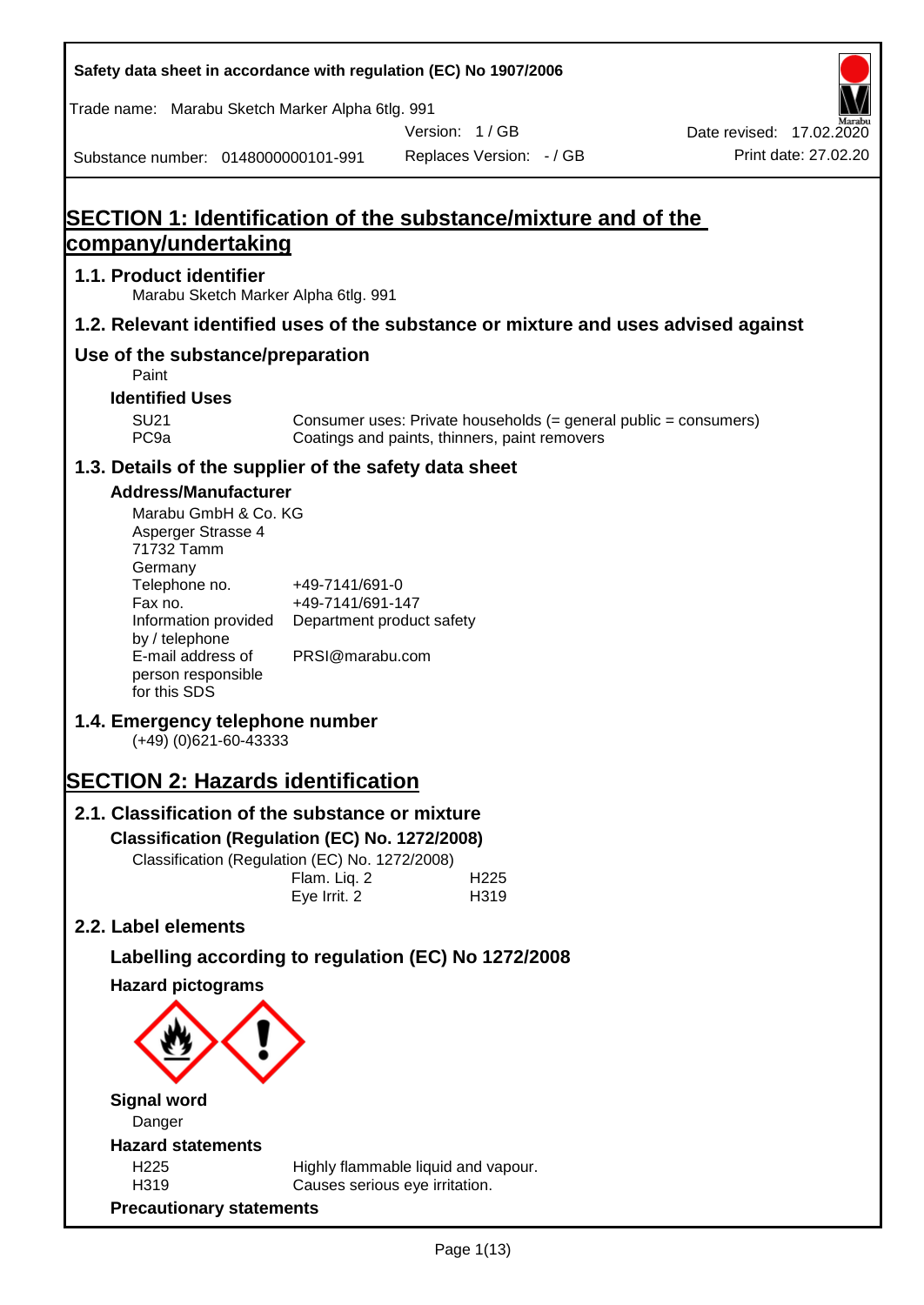| Safety data sheet in accordance with regulation (EC) No 1907/2006<br>Trade name: Marabu Sketch Marker Alpha 6tlg. 991<br>Version: 1/GB |                                                                                                                                                                                                                                                                  |                          |                          |            |               |                                                                           |  |
|----------------------------------------------------------------------------------------------------------------------------------------|------------------------------------------------------------------------------------------------------------------------------------------------------------------------------------------------------------------------------------------------------------------|--------------------------|--------------------------|------------|---------------|---------------------------------------------------------------------------|--|
| Substance number: 0148000000101-991                                                                                                    |                                                                                                                                                                                                                                                                  | Replaces Version: - / GB |                          |            |               | Date revised: 17.02.2020<br>Print date: 27.02.20                          |  |
| P <sub>101</sub>                                                                                                                       |                                                                                                                                                                                                                                                                  |                          |                          |            |               | If medical advice is needed, have product container or label at hand.     |  |
| P <sub>102</sub><br>P210                                                                                                               | Keep out of reach of children.<br>sources. No smoking.                                                                                                                                                                                                           |                          |                          |            |               | Keep away from heat, hot surfaces, sparks, open flames and other ignition |  |
| P264.1<br>P280<br>P305+P351+P338                                                                                                       | Wash hands thoroughly after handling.<br>Wear protective gloves / protective clothing / eye protection / face protection.<br>IF IN EYES: Rinse cautiously with water for several minutes. Remove contact<br>lenses, if present and easy to do. Continue rinsing. |                          |                          |            |               |                                                                           |  |
| P501.9                                                                                                                                 | Dispose of contents / container as problematic waste.                                                                                                                                                                                                            |                          |                          |            |               |                                                                           |  |
| 2.3. Other hazards<br>No special hazards have to be mentioned.                                                                         |                                                                                                                                                                                                                                                                  |                          |                          |            |               |                                                                           |  |
| <b>SECTION 3: Composition/information on ingredients</b>                                                                               |                                                                                                                                                                                                                                                                  |                          |                          |            |               |                                                                           |  |
| 3.2. Mixtures                                                                                                                          |                                                                                                                                                                                                                                                                  |                          |                          |            |               |                                                                           |  |
| <b>Hazardous ingredients</b>                                                                                                           |                                                                                                                                                                                                                                                                  |                          |                          |            |               |                                                                           |  |
| <b>Ethanol</b><br>CAS No.<br>EINECS no.<br>Registration no.<br>Concentration                                                           | 64-17-5<br>200-578-6<br>01-2119457610-43<br>$>=$                                                                                                                                                                                                                 | 50                       | $\lt$                    | 100        | $\frac{0}{0}$ |                                                                           |  |
| Classification (Regulation (EC) No. 1272/2008)                                                                                         | Flam. Liq. 2<br>Eye Irrit. 2                                                                                                                                                                                                                                     |                          | H <sub>225</sub><br>H319 |            |               |                                                                           |  |
| Concentration limits (Regulation (EC) No. 1272/2008)                                                                                   | Eye Irrit. 2                                                                                                                                                                                                                                                     | H319                     |                          | $>= 50 \%$ |               |                                                                           |  |
| 1-Methoxy-2-propanol<br>CAS No.<br>EINECS no.<br>Registration no.                                                                      | 107-98-2<br>203-539-1<br>01-2119457435-35                                                                                                                                                                                                                        |                          |                          |            |               |                                                                           |  |
| Concentration                                                                                                                          | $>=$                                                                                                                                                                                                                                                             | 10                       | $\,<\,$                  | 20         | %             |                                                                           |  |
| Classification (Regulation (EC) No. 1272/2008)                                                                                         | STOT SE 3<br>Flam. Liq. 3                                                                                                                                                                                                                                        |                          | H336<br>H <sub>226</sub> |            |               |                                                                           |  |
| <b>SECTION 4: First aid measures</b>                                                                                                   |                                                                                                                                                                                                                                                                  |                          |                          |            |               |                                                                           |  |
| 4.1. Description of first aid measures                                                                                                 |                                                                                                                                                                                                                                                                  |                          |                          |            |               |                                                                           |  |

#### **General information**

In all cases of doubt, or when symptoms persist, seek medical attention. Never give anything by mouth to an unconscious person. If unconscious place in recovery position and seek medical advice.

#### **After inhalation**

Remove to fresh air, keep patient warm and at rest. If breathing is irregular or stopped, administer artificial respiration.

#### **After skin contact**

Remove contaminated clothing. Wash skin thoroughly with soap and water or use recognised skin cleanser. Do NOT use solvents or thinners.

## **After eye contact**

Remove contact lenses, irrigate copiously with clean, fresh water, holding the eyelids apart for at least 10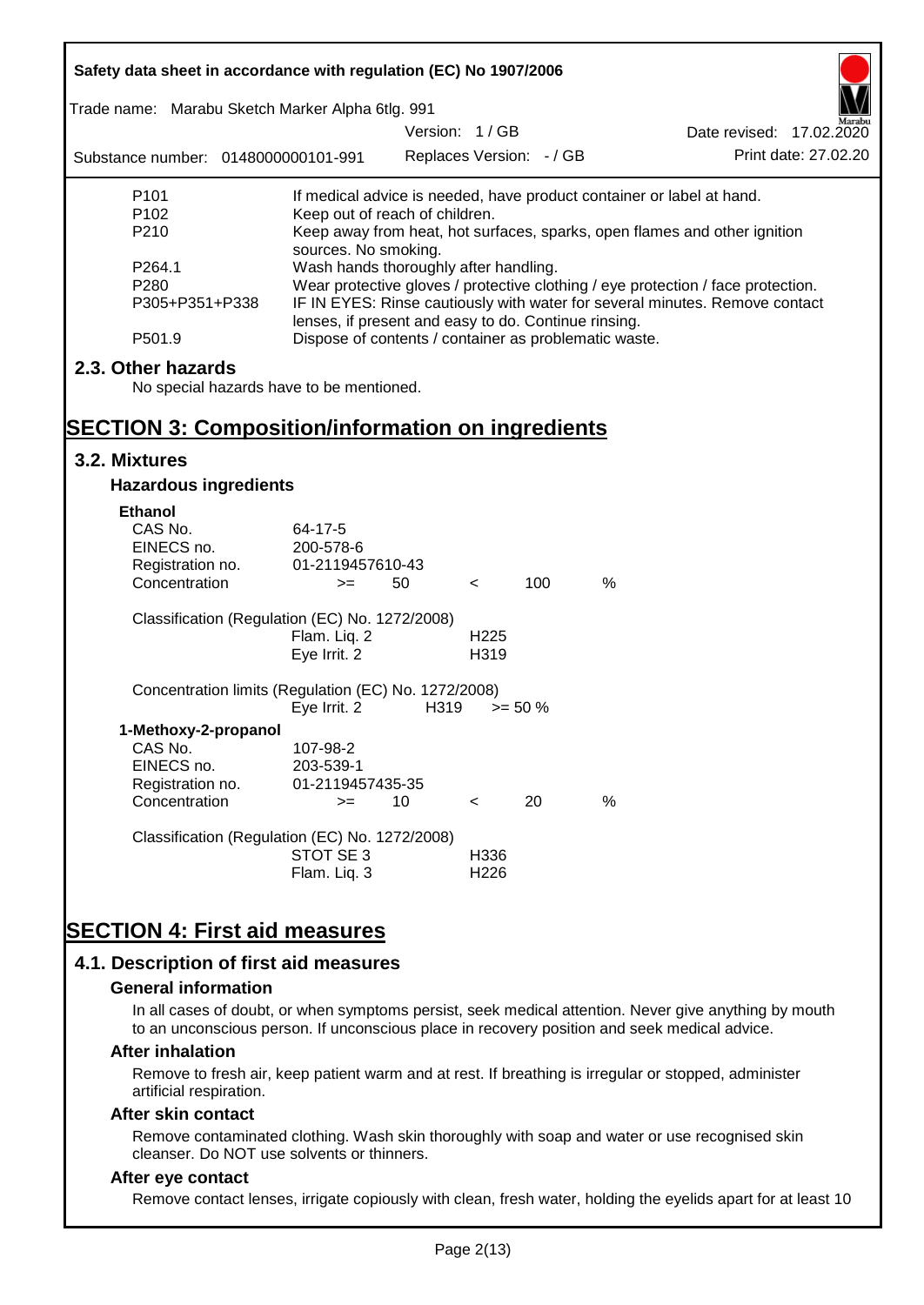|  |  |  | Safety data sheet in accordance with regulation (EC) No 1907/2006 |
|--|--|--|-------------------------------------------------------------------|
|--|--|--|-------------------------------------------------------------------|

Trade name: Marabu Sketch Marker Alpha 6tlg. 991

Version: 1 / GB

Substance number: 0148000000101-991

Replaces Version: - / GB Print date: 27.02.20 Date revised: 17.02.2020

minutes and seek immediate medical advice.

#### **After ingestion**

If accidentally swallowed rinse the mouth with plenty of water (only if the person is conscious) and obtain immediate medical attention. Keep at rest. Do NOT induce vomiting.

**4.2. Most important symptoms and effects, both acute and delayed** Until now no symptoms known so far.

# **4.3. Indication of any immediate medical attention and special treatment needed**

## **Hints for the physician / treatment**

Treat symptomatically

## **SECTION 5: Firefighting measures**

## **5.1. Extinguishing media**

## **Suitable extinguishing media**

Recommended: alcohol resistant foam, CO2, powders, water spray/mist, Not be used for safety reasons: water jet

## **5.2. Special hazards arising from the substance or mixture**

In the event of fire the following can be released: Carbon monoxide (CO); Carbon dioxide (CO2); dense black smoke

## **5.3. Advice for firefighters**

## **Special protective equipment for fire-fighting**

Cool closed containers exposed to fire with water. Do not allow run-off from fire fighting to enter drains or water courses.

# **SECTION 6: Accidental release measures**

## **6.1. Personal precautions, protective equipment and emergency procedures**

Exclude sources of ignition and ventilate the area. Avoid breathing vapours. Refer to protective measures listed in Sections 7 and 8.

## **6.2. Environmental precautions**

Do not allow to enter drains or waterways. If the product contaminates lakes, rivers or sewage, inform appropriate authorities in accordance with local regulations.

## **6.3. Methods and material for containment and cleaning up**

Contain and collect spillage with non-combustible absorbent materials, e.g. sand, earth, vermiculite, diatomaceous earth and place in container for disposal according to local regulations (see section 13). Clean preferably with a detergent - avoid use of solvents.

## **6.4. Reference to other sections**

Information regarding Safe handling, see Section 7. Information regarding personal protective measures, see Section 8. Information regarding waste disposal, see Section 13.

## **SECTION 7: Handling and storage**

## **7.1. Precautions for safe handling**

## **Advice on safe handling**

Prevent the creation of flammable or explosive concentrations of vapour in air and avoid vapour concentration higher than the occupational exposure limits. In addition, the product should only be used in areas from which all naked lights and other sources of ignition have been excluded. Electrical equipment should be protected to the appropriate standard. Mixture may charge electrostatically: always use earthing leads when transferring from one container to another. Operators should wear anti-static footwear and clothing and floors should be of the conducting type. Isolate from sources of heat, sparks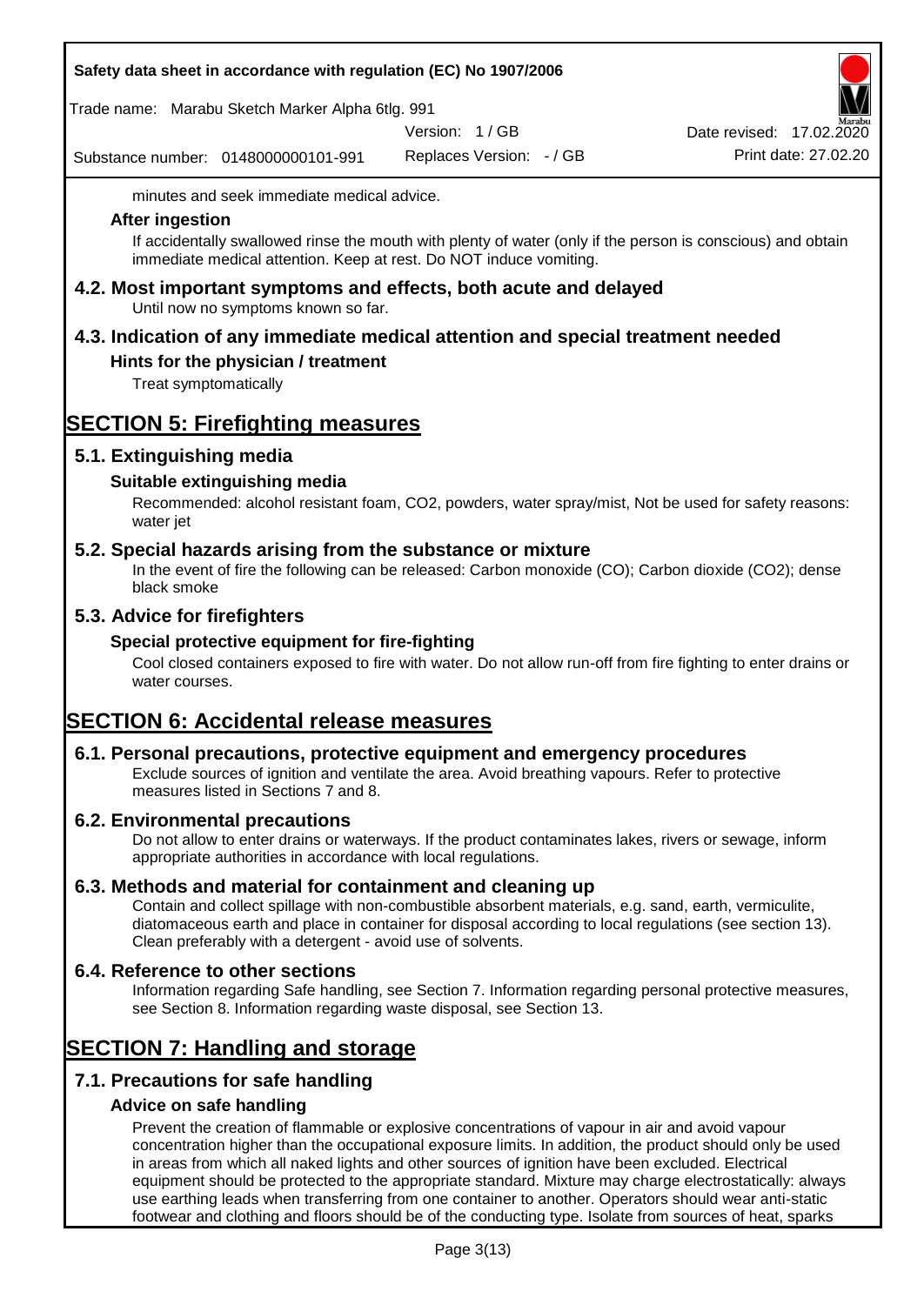| Safety data sheet in accordance with regulation (EC) No 1907/2006                                                                                                                                                                                                                                                                                                                                                                                                                                                                                                                                                                                                                                         |            |                         |                                   |      |                          |                      |
|-----------------------------------------------------------------------------------------------------------------------------------------------------------------------------------------------------------------------------------------------------------------------------------------------------------------------------------------------------------------------------------------------------------------------------------------------------------------------------------------------------------------------------------------------------------------------------------------------------------------------------------------------------------------------------------------------------------|------------|-------------------------|-----------------------------------|------|--------------------------|----------------------|
| Trade name: Marabu Sketch Marker Alpha 6tlg. 991                                                                                                                                                                                                                                                                                                                                                                                                                                                                                                                                                                                                                                                          |            |                         |                                   |      |                          |                      |
|                                                                                                                                                                                                                                                                                                                                                                                                                                                                                                                                                                                                                                                                                                           |            | Version: 1/GB           |                                   |      | Date revised: 17.02.2020 |                      |
| Substance number: 0148000000101-991                                                                                                                                                                                                                                                                                                                                                                                                                                                                                                                                                                                                                                                                       |            |                         | Replaces Version: - / GB          |      |                          | Print date: 27.02.20 |
| and open flame. No sparking tools should be used. Avoid skin and eye contact. Avoid the inhalation of<br>particulates and spray mist arising from the application of this mixture. Smoking, eating and drinking shall<br>be prohibited in application area. For personal protection see Section 8. Never use pressure to empty:<br>container is not a pressure vessel. Always keep in containers of same material as the original one.<br>Comply with the health and safety at work laws. Do not allow to enter drains or water courses.<br>Advice on protection against fire and explosion<br>Vapours are heavier than air and may spread along floors. Vapours may form explosive mixtures with<br>air. |            |                         |                                   |      |                          |                      |
| Classification of fires / temperature class / Ignition group / Dust explosion class                                                                                                                                                                                                                                                                                                                                                                                                                                                                                                                                                                                                                       |            |                         |                                   |      |                          |                      |
| <b>Classification of fires</b><br>Temperature class                                                                                                                                                                                                                                                                                                                                                                                                                                                                                                                                                                                                                                                       | T3         |                         | B (Combustible liquid substances) |      |                          |                      |
| 7.2. Conditions for safe storage, including any incompatibilities                                                                                                                                                                                                                                                                                                                                                                                                                                                                                                                                                                                                                                         |            |                         |                                   |      |                          |                      |
| Requirements for storage rooms and vessels                                                                                                                                                                                                                                                                                                                                                                                                                                                                                                                                                                                                                                                                |            |                         |                                   |      |                          |                      |
| Electrical installations/working materials must comply with the local applied technological safety<br>standards. Storage rooms in which filling operations take place must have a conducting floor. Store in<br>accordance with national regulation                                                                                                                                                                                                                                                                                                                                                                                                                                                       |            |                         |                                   |      |                          |                      |
| Hints on storage assembly                                                                                                                                                                                                                                                                                                                                                                                                                                                                                                                                                                                                                                                                                 |            |                         |                                   |      |                          |                      |
| Store away from oxidising agents, from strongly alkaline and strongly acid materials.                                                                                                                                                                                                                                                                                                                                                                                                                                                                                                                                                                                                                     |            |                         |                                   |      |                          |                      |
| Further information on storage conditions                                                                                                                                                                                                                                                                                                                                                                                                                                                                                                                                                                                                                                                                 |            |                         |                                   |      |                          |                      |
| Observe label precautions. Store between 15 and 30 °C in a dry, well ventilated place away from<br>sources of heat and direct sunlight. Keep container tightly closed. Keep away from sources of ignition.<br>No smoking. Prevent unauthorised access. Containers which are opened must be carefully resealed and<br>kept upright to prevent leakage.                                                                                                                                                                                                                                                                                                                                                     |            |                         |                                   |      |                          |                      |
| 7.3. Specific end use(s)<br>Paint                                                                                                                                                                                                                                                                                                                                                                                                                                                                                                                                                                                                                                                                         |            |                         |                                   |      |                          |                      |
| <b>SECTION 8: Exposure controls/personal protection</b>                                                                                                                                                                                                                                                                                                                                                                                                                                                                                                                                                                                                                                                   |            |                         |                                   |      |                          |                      |
| 8.1. Control parameters                                                                                                                                                                                                                                                                                                                                                                                                                                                                                                                                                                                                                                                                                   |            |                         |                                   |      |                          |                      |
| <b>Exposure limit values</b>                                                                                                                                                                                                                                                                                                                                                                                                                                                                                                                                                                                                                                                                              |            |                         |                                   |      |                          |                      |
| <b>Ethanol</b>                                                                                                                                                                                                                                                                                                                                                                                                                                                                                                                                                                                                                                                                                            |            |                         |                                   |      |                          |                      |
| List                                                                                                                                                                                                                                                                                                                                                                                                                                                                                                                                                                                                                                                                                                      | EH40       |                         |                                   |      |                          |                      |
| <b>Type</b>                                                                                                                                                                                                                                                                                                                                                                                                                                                                                                                                                                                                                                                                                               | <b>WEL</b> |                         |                                   |      |                          |                      |
| Value                                                                                                                                                                                                                                                                                                                                                                                                                                                                                                                                                                                                                                                                                                     | 1920       | mg/m <sup>3</sup>       |                                   | 1000 | ppm(V)                   |                      |
| <b>Status: 2011</b>                                                                                                                                                                                                                                                                                                                                                                                                                                                                                                                                                                                                                                                                                       |            |                         |                                   |      |                          |                      |
| 1-Methoxy-2-propanol<br>List                                                                                                                                                                                                                                                                                                                                                                                                                                                                                                                                                                                                                                                                              | EH40       |                         |                                   |      |                          |                      |
| <b>Type</b>                                                                                                                                                                                                                                                                                                                                                                                                                                                                                                                                                                                                                                                                                               | <b>WEL</b> |                         |                                   |      |                          |                      |
| Value                                                                                                                                                                                                                                                                                                                                                                                                                                                                                                                                                                                                                                                                                                     | 375        | mg/m <sup>3</sup>       |                                   | 100  | ppm(V)                   |                      |
| Short term exposure limit                                                                                                                                                                                                                                                                                                                                                                                                                                                                                                                                                                                                                                                                                 | 560        | mg/m <sup>3</sup>       |                                   | 150  | ppm(V)                   |                      |
| Skin resorption / sensibilisation: Sk;                                                                                                                                                                                                                                                                                                                                                                                                                                                                                                                                                                                                                                                                    |            | <b>Status: 2011</b>     |                                   |      |                          |                      |
| <b>Derived No/Minimal Effect Levels (DNEL/DMEL)</b>                                                                                                                                                                                                                                                                                                                                                                                                                                                                                                                                                                                                                                                       |            |                         |                                   |      |                          |                      |
| <b>Ethanol</b>                                                                                                                                                                                                                                                                                                                                                                                                                                                                                                                                                                                                                                                                                            |            |                         |                                   |      |                          |                      |
| Type of value                                                                                                                                                                                                                                                                                                                                                                                                                                                                                                                                                                                                                                                                                             |            |                         | Derived No Effect Level (DNEL)    |      |                          |                      |
| Reference group                                                                                                                                                                                                                                                                                                                                                                                                                                                                                                                                                                                                                                                                                           | Worker     |                         |                                   |      |                          |                      |
| Duration of exposure                                                                                                                                                                                                                                                                                                                                                                                                                                                                                                                                                                                                                                                                                      |            | Long term<br>inhalative |                                   |      |                          |                      |
| Route of exposure<br>Mode of action                                                                                                                                                                                                                                                                                                                                                                                                                                                                                                                                                                                                                                                                       |            | Systemic effects        |                                   |      |                          |                      |
| Concentration                                                                                                                                                                                                                                                                                                                                                                                                                                                                                                                                                                                                                                                                                             |            | 950                     |                                   |      | mg/m <sup>3</sup>        |                      |
|                                                                                                                                                                                                                                                                                                                                                                                                                                                                                                                                                                                                                                                                                                           |            |                         |                                   |      |                          |                      |
| Type of value<br>Reference group                                                                                                                                                                                                                                                                                                                                                                                                                                                                                                                                                                                                                                                                          | Worker     |                         | Derived No Effect Level (DNEL)    |      |                          |                      |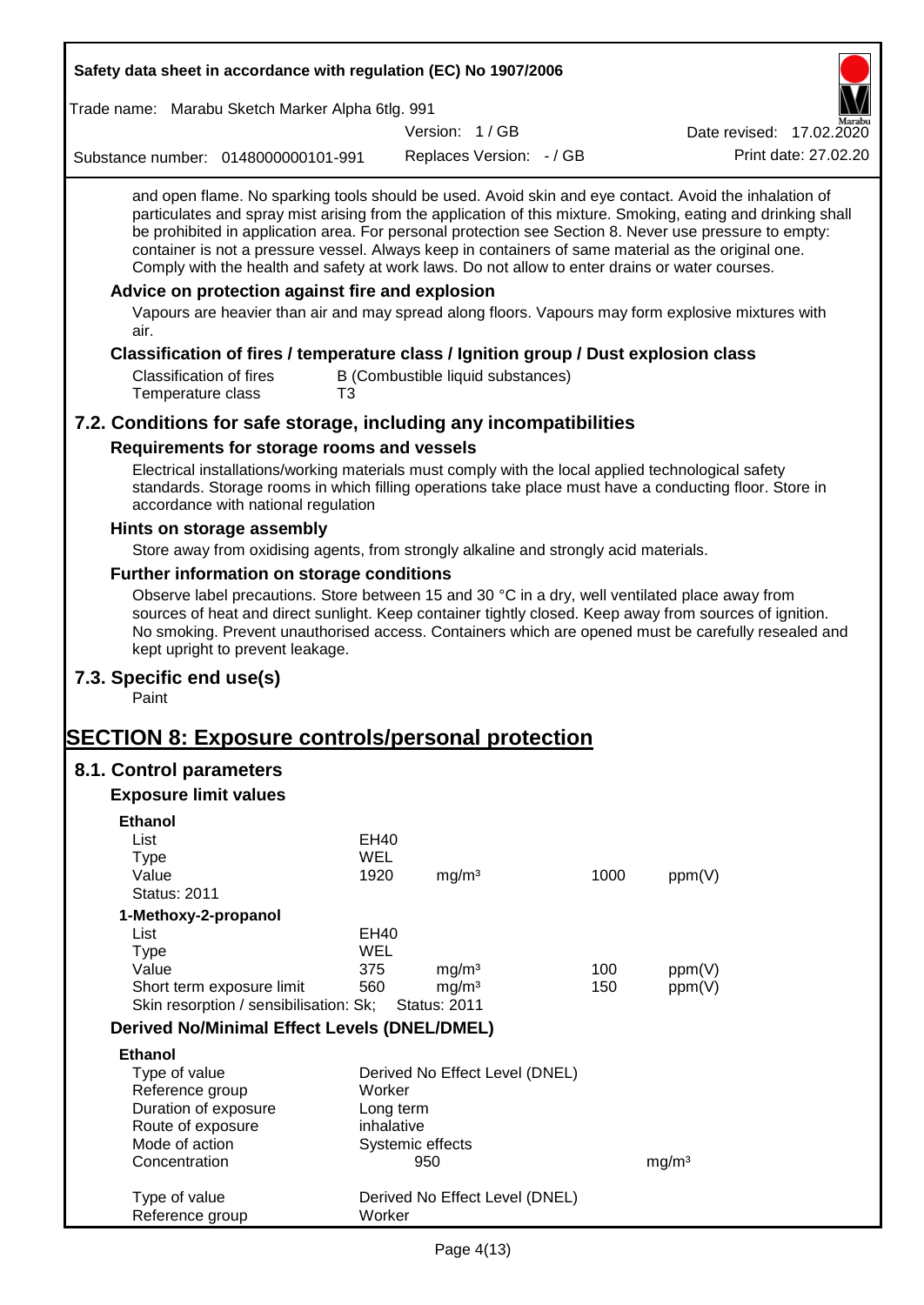| Safety data sheet in accordance with regulation (EC) No 1907/2006 |                                            |                          |
|-------------------------------------------------------------------|--------------------------------------------|--------------------------|
| Trade name: Marabu Sketch Marker Alpha 6tlg. 991                  |                                            |                          |
|                                                                   | Version: 1/GB                              | Date revised: 17.02.2020 |
| Substance number: 0148000000101-991                               | Replaces Version: - / GB                   | Print date: 27.02.20     |
| Duration of exposure                                              | Short term                                 |                          |
| Route of exposure                                                 | inhalative                                 |                          |
| Mode of action                                                    | Local effects                              |                          |
| Concentration                                                     | 1900                                       | mg/m <sup>3</sup>        |
| Type of value                                                     | Derived No Effect Level (DNEL)             |                          |
| Reference group                                                   | Worker                                     |                          |
| Duration of exposure                                              | Long term                                  |                          |
| Route of exposure                                                 | dermal                                     |                          |
| Mode of action                                                    | Systemic effects                           |                          |
| Concentration                                                     | 343                                        | mg/kg/d                  |
|                                                                   |                                            |                          |
| Type of value                                                     | Derived No Effect Level (DNEL)             |                          |
| Reference group                                                   | Consumer                                   |                          |
| Duration of exposure                                              | Long term                                  |                          |
| Route of exposure                                                 | inhalative                                 |                          |
| Mode of action                                                    | Systemic effects                           |                          |
| Concentration                                                     | 114                                        | mg/m <sup>3</sup>        |
| Type of value                                                     | Derived No Effect Level (DNEL)             |                          |
| Reference group                                                   | Consumer                                   |                          |
| Duration of exposure                                              | Short term                                 |                          |
| Route of exposure                                                 | inhalative                                 |                          |
| Mode of action                                                    | Local effects                              |                          |
| Concentration                                                     | 950                                        | mg/m <sup>3</sup>        |
|                                                                   |                                            |                          |
| Type of value<br>Reference group                                  | Derived No Effect Level (DNEL)<br>Consumer |                          |
| Duration of exposure                                              |                                            |                          |
| Route of exposure                                                 | Long term<br>dermal                        |                          |
| Mode of action                                                    |                                            |                          |
| Concentration                                                     | Systemic effects<br>206                    | mg/kg/d                  |
|                                                                   |                                            |                          |
| Type of value                                                     | Derived No Effect Level (DNEL)             |                          |
| Reference group                                                   | Consumer                                   |                          |
| Duration of exposure                                              | Long term                                  |                          |
| Route of exposure                                                 | oral                                       |                          |
| Mode of action                                                    | Systemic effects                           |                          |
| Concentration                                                     | 87                                         | mg/kg/d                  |
| 1-Methoxy-2-propanol                                              |                                            |                          |
| Type of value                                                     | Derived No Effect Level (DNEL)             |                          |
| Reference group                                                   | Worker                                     |                          |
| Duration of exposure                                              | Acute                                      |                          |
| Route of exposure                                                 | inhalative                                 |                          |
| Mode of action                                                    | Local effects                              |                          |
| Concentration                                                     | 553,5                                      | mg/m <sup>3</sup>        |
|                                                                   |                                            |                          |
| Type of value                                                     | Derived No Effect Level (DNEL)             |                          |
| Reference group                                                   | Worker                                     |                          |
| Duration of exposure                                              | Long term                                  |                          |
| Route of exposure                                                 | dermal                                     |                          |
| Mode of action                                                    | Systemic effects                           |                          |
| Concentration                                                     | 50,6                                       | mg/person/               |
|                                                                   |                                            | d                        |
| Type of value                                                     | Derived No Effect Level (DNEL)             |                          |
|                                                                   |                                            |                          |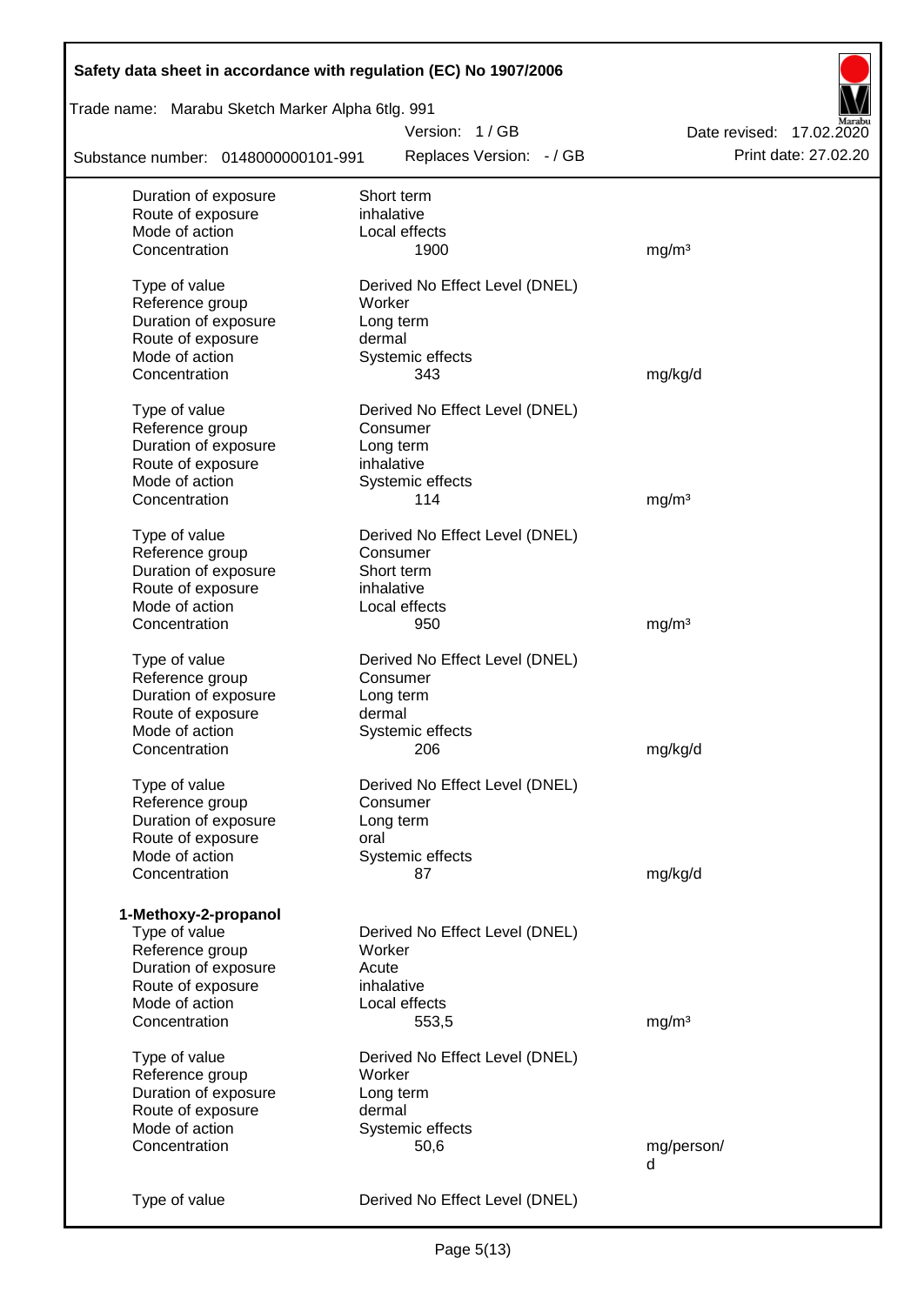| Safety data sheet in accordance with regulation (EC) No 1907/2006 |                                |                          |
|-------------------------------------------------------------------|--------------------------------|--------------------------|
| Trade name: Marabu Sketch Marker Alpha 6tlg. 991                  |                                |                          |
|                                                                   | Version: 1/GB                  | Date revised: 17.02.2020 |
| Substance number: 0148000000101-991                               | Replaces Version: - / GB       | Print date: 27.02.20     |
| Reference group                                                   | Worker                         |                          |
| Duration of exposure                                              | Long term                      |                          |
| Route of exposure                                                 | inhalative                     |                          |
| Mode of action                                                    | Systemic effects               |                          |
| Concentration                                                     | 369                            | mg/m <sup>3</sup>        |
| Type of value                                                     | Derived No Effect Level (DNEL) |                          |
| Reference group                                                   | <b>General Population</b>      |                          |
| Duration of exposure                                              | Long term                      |                          |
| Route of exposure                                                 | dermal                         |                          |
| Mode of action<br>Concentration                                   | Systemic effects               |                          |
|                                                                   | 18,1                           | mg/kg                    |
| Type of value                                                     | Derived No Effect Level (DNEL) |                          |
| Reference group                                                   | <b>General Population</b>      |                          |
| Duration of exposure                                              | Long term                      |                          |
| Route of exposure                                                 | inhalative                     |                          |
| Mode of action                                                    | Systemic effects               |                          |
| Concentration                                                     | 43,9                           | mg/m <sup>3</sup>        |
| Type of value                                                     | Derived No Effect Level (DNEL) |                          |
| Reference group                                                   | <b>General Population</b>      |                          |
| Duration of exposure                                              | Long term                      |                          |
| Route of exposure                                                 | oral                           |                          |
| Mode of action                                                    | Systemic effects               |                          |
| Concentration                                                     | 3,3                            | mg/kg/d                  |
| <b>Predicted No Effect Concentration (PNEC)</b>                   |                                |                          |
| <b>Ethanol</b>                                                    |                                |                          |
| Type of value                                                     | <b>PNEC</b>                    |                          |
| Type                                                              | Freshwater                     |                          |
| Concentration                                                     | 0,96                           | mg/l                     |
|                                                                   |                                |                          |
| Type of value                                                     | <b>PNEC</b>                    |                          |
| <b>Type</b>                                                       | Saltwater                      |                          |
| Concentration                                                     | 0,79                           | mg/l                     |
| Type of value                                                     | <b>PNEC</b>                    |                          |
| <b>Type</b>                                                       | Water (intermittent release)   |                          |
| Concentration                                                     | 2,75                           | mg/l                     |
|                                                                   | <b>PNEC</b>                    |                          |
| Type of value<br><b>Type</b>                                      | Sewage treatment plant (STP)   |                          |
| Concentration                                                     | 580                            | mg/l                     |
|                                                                   |                                |                          |
| Type of value                                                     | <b>PNEC</b>                    |                          |
| <b>Type</b>                                                       | Freshwater sediment            |                          |
| Concentration                                                     | 3,6                            | mg/kg                    |
| Type of value                                                     | <b>PNEC</b>                    |                          |
| <b>Type</b>                                                       | Marine sediment                |                          |
| Concentration                                                     | 2,9                            | mg/kg                    |
|                                                                   |                                |                          |
| Type of value                                                     | <b>PNEC</b>                    |                          |
| <b>Type</b>                                                       | Soil                           |                          |
| Concentration                                                     | 0,63                           | mg/kg                    |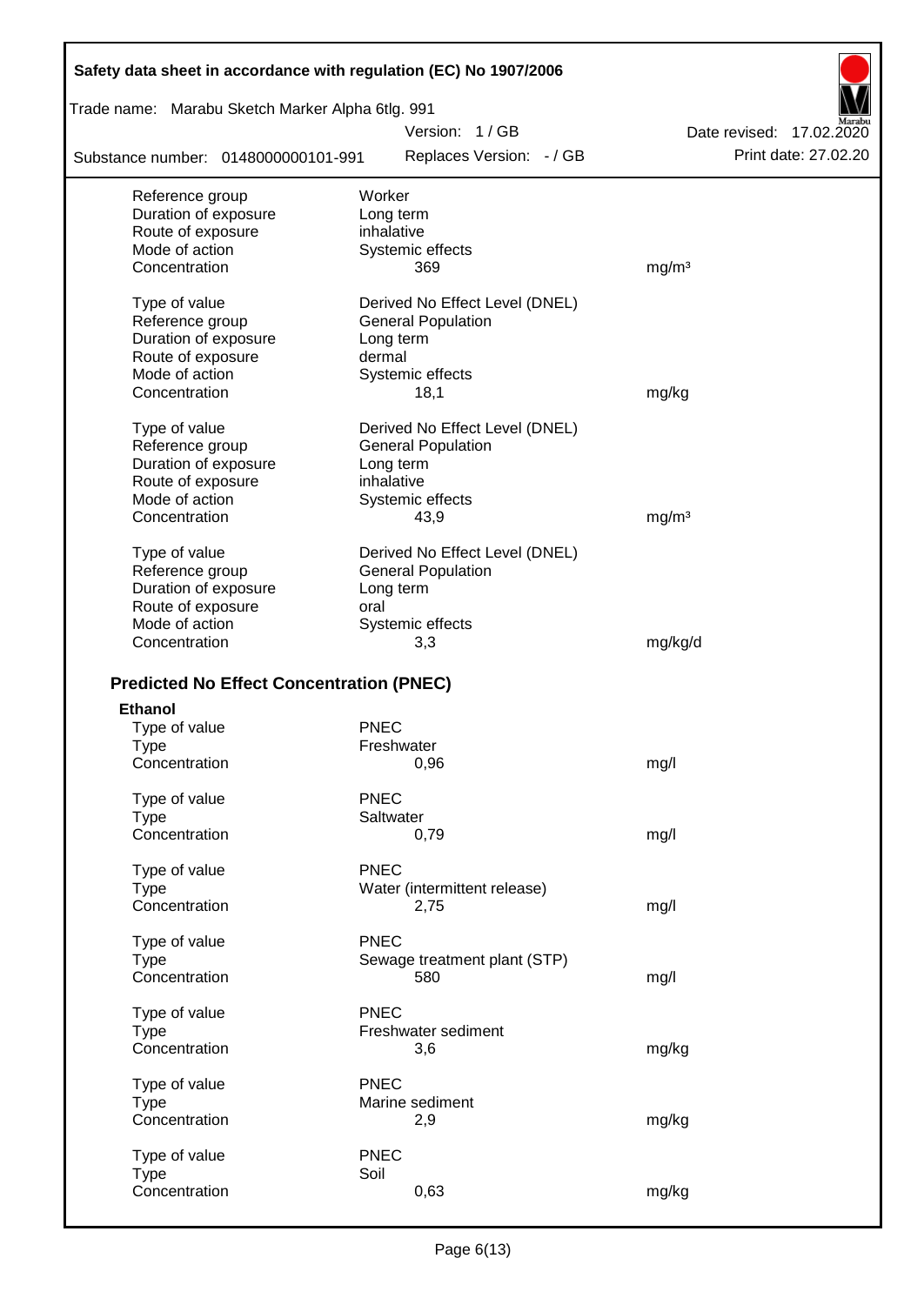|                                     | Safety data sheet in accordance with regulation (EC) No 1907/2006 |                              |                          |
|-------------------------------------|-------------------------------------------------------------------|------------------------------|--------------------------|
|                                     | Trade name: Marabu Sketch Marker Alpha 6tlg. 991                  |                              |                          |
|                                     |                                                                   | Version: 1/GB                | Date revised: 17.02.2020 |
| Substance number: 0148000000101-991 |                                                                   | Replaces Version: - / GB     | Print date: 27.02.20     |
| 1-Methoxy-2-propanol                |                                                                   |                              |                          |
| Type of value                       | <b>PNEC</b>                                                       |                              |                          |
| <b>Type</b>                         | Freshwater                                                        |                              |                          |
| Concentration                       |                                                                   | 10                           | mg/l                     |
| Type of value                       | <b>PNEC</b>                                                       |                              |                          |
| <b>Type</b>                         | Water                                                             |                              |                          |
| Concentration                       |                                                                   | 41,6                         | mg/kg                    |
| Type of value                       | <b>PNEC</b>                                                       |                              |                          |
| <b>Type</b>                         | Sediment                                                          |                              |                          |
| Concentration                       |                                                                   | 41,6                         | mg/kg                    |
| Type of value                       | <b>PNEC</b>                                                       |                              |                          |
| Type                                |                                                                   | Marine sediment              |                          |
| Concentration                       |                                                                   | 4,17                         | mg/kg                    |
| Type of value                       | <b>PNEC</b>                                                       |                              |                          |
| <b>Type</b>                         | Soil                                                              |                              |                          |
| Concentration                       |                                                                   | 2,47                         | mg/kg                    |
| Type of value                       | <b>PNEC</b>                                                       |                              |                          |
| <b>Type</b>                         |                                                                   | Sewage treatment plant (STP) |                          |
| Concentration                       |                                                                   | 100                          | mg/l                     |
|                                     |                                                                   |                              |                          |

## **8.2. Exposure controls**

#### **Exposure controls**

Provide adequate ventilation. Where reasonably practicable this should be achieved by the use of local exhaust ventilation and good general extraction. If these are not sufficient to maintain concentrations of particulates and solvent vapour below the OEL, suitable respiratory protection must be worn.

#### **Respiratory protection**

If workers are exposed to concentrations above the exposure limit they must use appropriate, certified respirators. Full mask, filter A

#### **Hand protection**

There is no one glove material or combination of materials that will give unlimited resistance to any individual or combination of chemicals.

For prolonged or repeated handling nitrile rubber gloves with textile undergloves are required.

| Material thickness | 0.5 | mm  |
|--------------------|-----|-----|
| Breakthrough time  | 30  | min |

The breakthrough time must be greater than the end use time of the product.

The instructions and information provided by the glove manufacturer on use, storage, maintenance and replacement must be followed.

Gloves should be replaced regularly and if there is any sign of damage to the glove material.

Always ensure that gloves are free from defects and that they are stored and used correctly.

The performance or effectiveness of the glove may be reduced by physical/ chemical damage and poor maintenance.

Barrier creams may help to protect the exposed areas of the skin, they should however not be applied once exposure has occurred.

## **Eye protection**

Use safety eyewear designed to protect against splash of liquids.

## **Body protection**

Cotton or cotton/synthetic overalls or coveralls are normally suitable.

# **SECTION 9: Physical and chemical properties**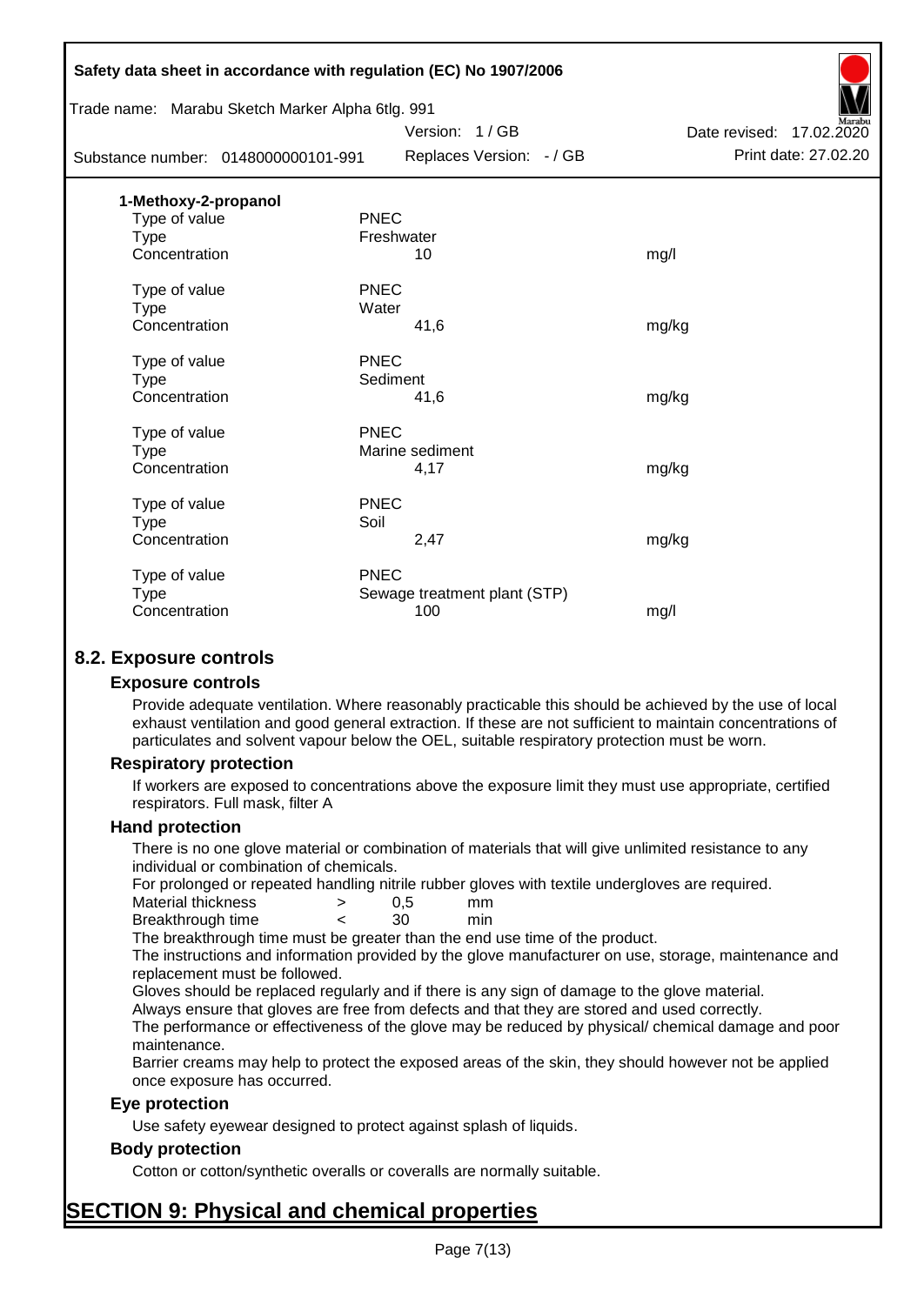| Safety data sheet in accordance with regulation (EC) No 1907/2006 |              |                        |                          |             |                          |
|-------------------------------------------------------------------|--------------|------------------------|--------------------------|-------------|--------------------------|
| Trade name: Marabu Sketch Marker Alpha 6tlg. 991                  |              |                        |                          |             |                          |
|                                                                   |              | Version: 1 / GB        |                          |             | Date revised: 17.02.2020 |
| Substance number: 0148000000101-991                               |              |                        | Replaces Version: - / GB |             | Print date: 27.02.20     |
| 9.1. Information on basic physical and chemical properties        |              |                        |                          |             |                          |
| Form                                                              | Liquid       |                        |                          |             |                          |
| <b>Colour</b>                                                     | grey         |                        |                          |             |                          |
| <b>Odour</b>                                                      | solvent-like |                        |                          |             |                          |
| <b>Odour threshold</b>                                            |              |                        |                          |             |                          |
| Remarks                                                           |              | No data available      |                          |             |                          |
| pH value                                                          |              |                        |                          |             |                          |
| Remarks                                                           |              | Not applicable         |                          |             |                          |
| <b>Melting point</b>                                              |              |                        |                          |             |                          |
| Remarks                                                           |              | not determined         |                          |             |                          |
| <b>Freezing point</b>                                             |              |                        |                          |             |                          |
| Remarks                                                           |              | not determined         |                          |             |                          |
| Initial boiling point and boiling range                           |              |                        |                          |             |                          |
| Value                                                             | appr.        | 78                     |                          | $^{\circ}C$ |                          |
| <b>Flash point</b>                                                |              |                        |                          |             |                          |
| Value                                                             |              | 12                     |                          | $^{\circ}C$ |                          |
| Evaporation rate (ether $= 1$ ) :                                 |              |                        |                          |             |                          |
| Remarks                                                           |              | not determined         |                          |             |                          |
| Flammability (solid, gas)<br>Not applicable                       |              |                        |                          |             |                          |
| Upper/lower flammability or explosive limits                      |              |                        |                          |             |                          |
| Lower explosion limit                                             | appr.        | 1,5                    |                          | %(V)        |                          |
| Upper explosion limit<br>Source                                   | appr.        | 15<br>Literature value |                          | $%$ (V)     |                          |
|                                                                   |              |                        |                          |             |                          |
| Vapour pressure<br>Value                                          | appr. 59     |                        |                          | hPa         |                          |
| <b>Vapour density</b>                                             |              |                        |                          |             |                          |
| Remarks                                                           |              | not determined         |                          |             |                          |
| <b>Density</b>                                                    |              |                        |                          |             |                          |
| Remarks                                                           |              | not determined         |                          |             |                          |
| Solubility in water                                               |              |                        |                          |             |                          |
| Remarks                                                           |              | partially miscible     |                          |             |                          |
| <b>Partition coefficient: n-octanol/water</b>                     |              |                        |                          |             |                          |
| Remarks                                                           |              | Not applicable         |                          |             |                          |
| Ignition temperature                                              |              |                        |                          |             |                          |
| Value                                                             | appr.        | 287                    |                          | $^{\circ}C$ |                          |
| Source                                                            |              | Literature value       |                          |             |                          |
| <b>Efflux time</b>                                                |              |                        |                          |             |                          |
| Value                                                             | $\,<\,$      | 12                     |                          | s           |                          |
| Temperature                                                       |              | 20                     | $\rm ^{\circ}C$          |             |                          |
| Method                                                            |              | DIN 53211 4 mm         |                          |             |                          |
| <b>Explosive properties</b>                                       |              |                        |                          |             |                          |
| evaluation                                                        | no           |                        |                          |             |                          |
| <b>Oxidising properties</b>                                       |              |                        |                          |             |                          |
| evaluation                                                        |              | None known             |                          |             |                          |
| 9.2. Other information                                            |              |                        |                          |             |                          |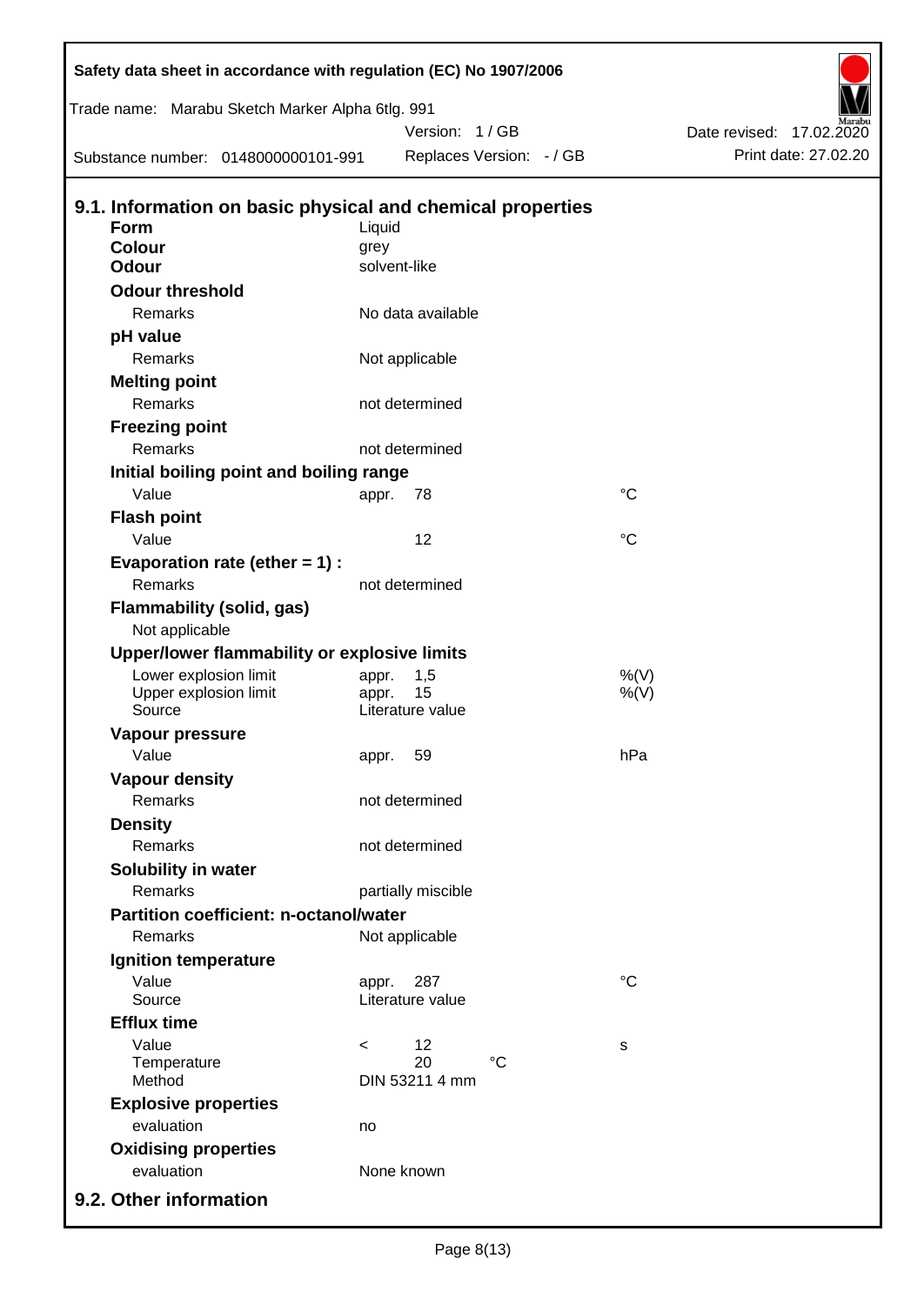| Safety data sheet in accordance with regulation (EC) No 1907/2006                                                                                                     |          |                                      |                                                                   |                          |
|-----------------------------------------------------------------------------------------------------------------------------------------------------------------------|----------|--------------------------------------|-------------------------------------------------------------------|--------------------------|
| Trade name: Marabu Sketch Marker Alpha 6tlg. 991                                                                                                                      |          |                                      |                                                                   |                          |
|                                                                                                                                                                       |          | Version: 1/GB                        |                                                                   | Date revised: 17.02.2020 |
| Substance number: 0148000000101-991                                                                                                                                   |          | Replaces Version: - / GB             |                                                                   | Print date: 27.02.20     |
| <b>Other information</b><br>The physical specifications are approximate values and refer to the used safety relevant component(s).                                    |          |                                      |                                                                   |                          |
| <b>SECTION 10: Stability and reactivity</b>                                                                                                                           |          |                                      |                                                                   |                          |
| 10.1. Reactivity<br>No hazardous reactions when stored and handled according to prescribed instructions.                                                              |          |                                      |                                                                   |                          |
| 10.2. Chemical stability<br>Stable under recommended storage and handling conditions (see section 7).                                                                 |          |                                      |                                                                   |                          |
| 10.3. Possibility of hazardous reactions<br>Keep away from oxidising agents, strongly alkaline and strongly acid materials in order to avoid<br>exothermic reactions. |          |                                      |                                                                   |                          |
| 10.4. Conditions to avoid<br>When exposed to high temperatures may produce hazardous decomposition products.                                                          |          |                                      |                                                                   |                          |
| 10.5. Incompatible materials<br>No hazardous reactions when stored and handled according to prescribed instructions.                                                  |          |                                      |                                                                   |                          |
| 10.6. Hazardous decomposition products<br>See chapter 5.2 (Firefighting measures - Special hazards arising from the substance or mixture).                            |          |                                      |                                                                   |                          |
| <b>SECTION 11: Toxicological information</b>                                                                                                                          |          |                                      |                                                                   |                          |
| 11.1. Information on toxicological effects                                                                                                                            |          |                                      |                                                                   |                          |
| <b>Acute oral toxicity</b>                                                                                                                                            |          |                                      |                                                                   |                          |
| Remarks                                                                                                                                                               |          |                                      | Based on available data, the classification criteria are not met. |                          |
| <b>Acute oral toxicity (Components)</b>                                                                                                                               |          |                                      |                                                                   |                          |
| 1-Methoxy-2-propanol                                                                                                                                                  |          |                                      |                                                                   |                          |
| <b>Species</b><br>LD50                                                                                                                                                | rat      | 5200                                 | mg/kg                                                             |                          |
| <b>Acute dermal toxicity</b>                                                                                                                                          |          |                                      |                                                                   |                          |
| Remarks                                                                                                                                                               |          |                                      | Based on available data, the classification criteria are not met. |                          |
| <b>Acute dermal toxicity (Components)</b>                                                                                                                             |          |                                      |                                                                   |                          |
| 1-Methoxy-2-propanol<br>Species<br>LD50                                                                                                                               | rabbit   | 14000                                | mg/kg                                                             |                          |
| <b>Acute inhalational toxicity</b>                                                                                                                                    |          |                                      |                                                                   |                          |
| Remarks                                                                                                                                                               |          |                                      | Based on available data, the classification criteria are not met. |                          |
| <b>Skin corrosion/irritation</b>                                                                                                                                      |          |                                      |                                                                   |                          |
| Remarks                                                                                                                                                               |          |                                      | Based on available data, the classification criteria are not met. |                          |
| Serious eye damage/irritation                                                                                                                                         |          |                                      |                                                                   |                          |
| evaluation<br>Remarks                                                                                                                                                 | irritant | The classification criteria are met. |                                                                   |                          |
| <b>Sensitization</b>                                                                                                                                                  |          |                                      |                                                                   |                          |
| Remarks                                                                                                                                                               |          |                                      | Based on available data, the classification criteria are not met. |                          |
| <b>Mutagenicity</b>                                                                                                                                                   |          |                                      |                                                                   |                          |
| Remarks                                                                                                                                                               |          |                                      | Based on available data, the classification criteria are not met. |                          |
| <b>Reproductive toxicity</b>                                                                                                                                          |          |                                      |                                                                   |                          |
| Remarks                                                                                                                                                               |          |                                      | Based on available data, the classification criteria are not met. |                          |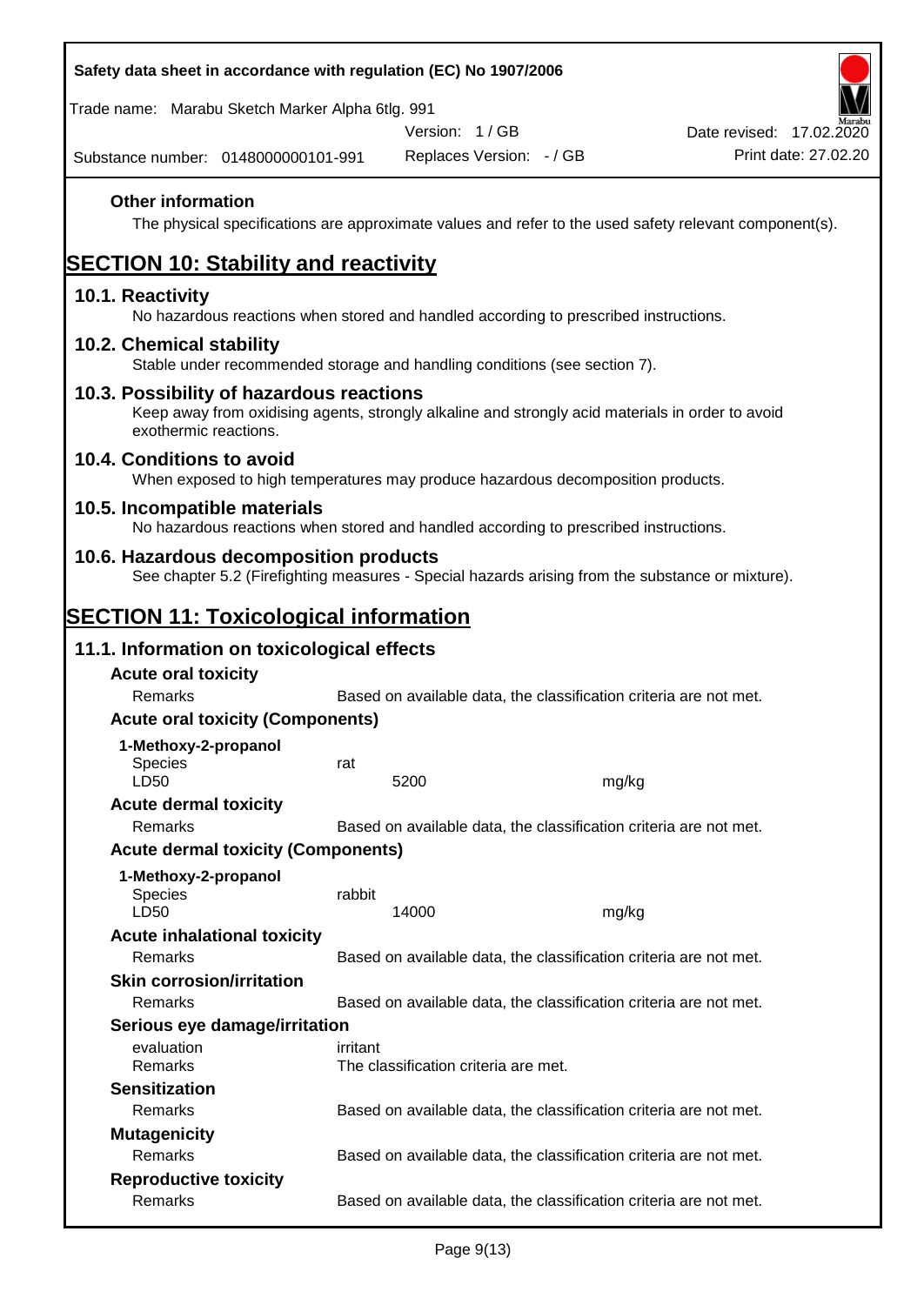#### **Safety data sheet in accordance with regulation (EC) No 1907/2006**

Trade name: Marabu Sketch Marker Alpha 6tlg. 991

Version: 1 / GB

Date revised: 17.02.2020

Substance number: 0148000000101-991

Replaces Version: - / GB Print date: 27.02.20

| Remarks                                      | Based on available data, the classification criteria are not met. |
|----------------------------------------------|-------------------------------------------------------------------|
| <b>Specific Target Organ Toxicity (STOT)</b> |                                                                   |
| <b>Single exposure</b><br>Remarks            | Based on available data, the classification criteria are not met. |
| <b>Repeated exposure</b><br>Remarks          | Based on available data, the classification criteria are not met. |
| <b>Aspiration hazard</b>                     |                                                                   |
|                                              | Based on available data, the classification criteria are not met. |
| <b>Experience in practice</b>                |                                                                   |

Exposure to component solvents vapours concentration in excess of the stated occupational exposure limit may result in adverse health effects such as mucous membrane and respiratory system irritation and adverse effects on kidney, liver and central nervous system. Symptoms and signs include headache, dizziness, fatigue, muscular weakness, drowsiness and in extreme cases, loss of consciousness. Solvents may cause some of the above effects by absorption through the skin. Repeated or prolonged contact with the mixture may cause removal of natural fat from the skin resulting in non-allergic contact dermatitis and absorption through the skin. The liquid splashed in the eyes may cause irritation and reversible damage. Ingestion may cause nausea, diarrhoea and vomiting. This takes into account, where known, delayed and immediate effects and also chronic effects of components from short-term and long-term exposure by oral, inhalation and dermal routes of exposure and eye contact.

#### **Other information**

There are no data available on the mixture itself.

The mixture has been assessed following the additivity method of the CLP Regulation (EC) No 1272/2008 and classified for toxicological hazards accordingly.

# **SECTION 12: Ecological information**

## **12.1. Toxicity**

#### **General information**

There are no data available on the mixture itself.Do not allow to enter drains or water courses.The mixture has been assessed following the summation method of the CLP Regulation (EC) No 1272/2008 and is not classified as dangerous for the environment.

## **Fish toxicity (Components)**

| 1-Methoxy-2-propanol                  |   |                              |   |      |
|---------------------------------------|---|------------------------------|---|------|
| <b>Species</b>                        |   | golden orfe (Leuciscus idus) |   |      |
| LC <sub>0</sub>                       | ⋗ | 4600                         |   | mq/l |
| Duration of exposure                  |   | 96                           | h |      |
| <b>Daphnia toxicity (Components)</b>  |   |                              |   |      |
| 1-Methoxy-2-propanol                  |   |                              |   |      |
| <b>Species</b>                        |   | Daphnia magna                |   |      |
| EC50                                  |   | 23300                        |   | mq/l |
| Duration of exposure                  |   | 48                           | h |      |
| <b>Algae toxicity (Components)</b>    |   |                              |   |      |
| 1-Methoxy-2-propanol                  |   |                              |   |      |
| <b>Species</b>                        |   | Desmodesmus                  |   |      |
| EC50                                  | ⋗ | 1000                         |   | mq/l |
| Duration of exposure                  |   | 168                          | h |      |
| <b>Bacteria toxicity (Components)</b> |   |                              |   |      |
| 1-Methoxy-2-propanol                  |   |                              |   |      |
| Species                               |   | activated sludge             |   |      |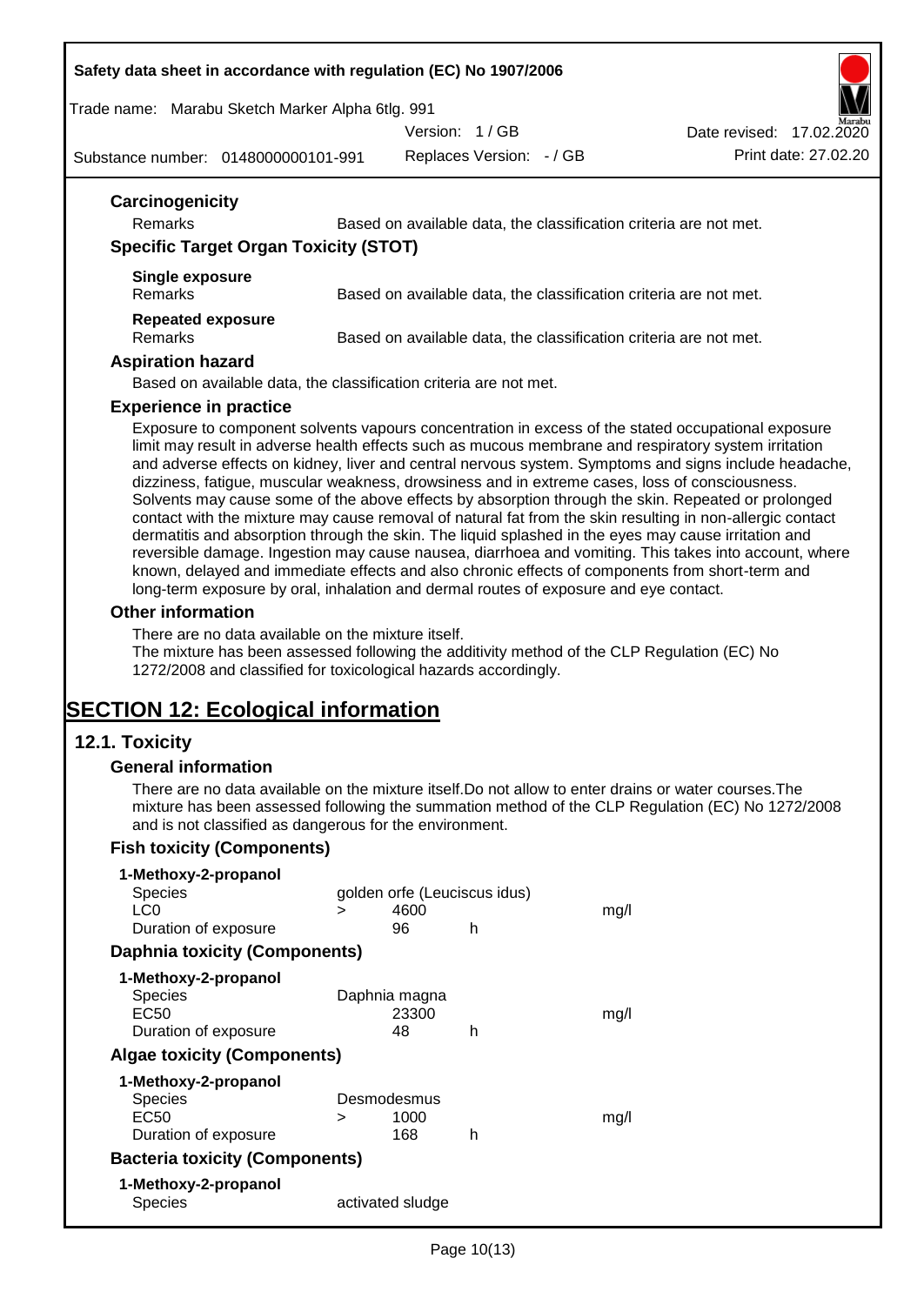| Safety data sheet in accordance with regulation (EC) No 1907/2006                                                                                                                                                                    |                                                                                                                                                                                                                                                                                                                                                                                                                                                                      |                   |                |                          |                                                         |                          |                      |
|--------------------------------------------------------------------------------------------------------------------------------------------------------------------------------------------------------------------------------------|----------------------------------------------------------------------------------------------------------------------------------------------------------------------------------------------------------------------------------------------------------------------------------------------------------------------------------------------------------------------------------------------------------------------------------------------------------------------|-------------------|----------------|--------------------------|---------------------------------------------------------|--------------------------|----------------------|
| Trade name: Marabu Sketch Marker Alpha 6tlg. 991                                                                                                                                                                                     |                                                                                                                                                                                                                                                                                                                                                                                                                                                                      |                   | Version: 1/GB  |                          |                                                         | Date revised: 17.02.2020 |                      |
| Substance number: 0148000000101-991                                                                                                                                                                                                  |                                                                                                                                                                                                                                                                                                                                                                                                                                                                      |                   |                | Replaces Version: - / GB |                                                         |                          | Print date: 27,02.20 |
| <b>EC50</b>                                                                                                                                                                                                                          |                                                                                                                                                                                                                                                                                                                                                                                                                                                                      | $\,>$             | 1000           |                          | mg/l                                                    |                          |                      |
| 12.2. Persistence and degradability<br><b>General information</b><br>No data available<br>1-Methoxy-2-propanol<br>Value<br>Duration of test<br>evaluation<br>Method<br>12.3. Bioaccumulative potential<br><b>General information</b> | <b>Biodegradability (Components)</b>                                                                                                                                                                                                                                                                                                                                                                                                                                 | <b>OECD 301 F</b> | 90<br>28       | d                        | %<br>Readily biodegradable (according to OECD criteria) |                          |                      |
| Remarks<br>12.4. Mobility in soil<br><b>General information</b>                                                                                                                                                                      | There are no data available on the mixture itself.<br><b>Partition coefficient: n-octanol/water</b>                                                                                                                                                                                                                                                                                                                                                                  |                   | Not applicable |                          |                                                         |                          |                      |
| 12.5. Results of PBT and vPvB assessment<br><b>General information</b><br>12.6. Other adverse effects<br><b>General information</b>                                                                                                  | There are no data available on the mixture itself.<br>There are no data available on the mixture itself.<br>There are no data available on the mixture itself.                                                                                                                                                                                                                                                                                                       |                   |                |                          |                                                         |                          |                      |
| <b>SECTION 13: Disposal considerations</b><br>13.1. Waste treatment methods                                                                                                                                                          |                                                                                                                                                                                                                                                                                                                                                                                                                                                                      |                   |                |                          |                                                         |                          |                      |
|                                                                                                                                                                                                                                      | Disposal recommendations for the product                                                                                                                                                                                                                                                                                                                                                                                                                             |                   |                |                          |                                                         |                          |                      |
| EWC waste code                                                                                                                                                                                                                       | Do not allow to enter drains or water courses.<br>Wastes and emptied containers should be classified in accordance with relevant national regulation.<br>The European Waste Catalogue classification of this product, when disposed of as waste is<br>If this product is mixed with other wastes, the original waste product code may no longer apply and the<br>appropriate code should be assigned.<br>For further information contact your local waste authority. | 08 03 12*         |                |                          | waste ink containing dangerous substances               |                          |                      |
|                                                                                                                                                                                                                                      | Disposal recommendations for packaging                                                                                                                                                                                                                                                                                                                                                                                                                               |                   |                |                          |                                                         |                          |                      |
|                                                                                                                                                                                                                                      | Using information provided in this safety data sheet, advice should be obtained from the relevant waste<br>authority on the classification of empty containers.<br>Empty containers must be scrapped or reconditioned.<br>Not emptied containers are hazardous waste (waste code number 150110).                                                                                                                                                                     |                   |                |                          |                                                         |                          |                      |
| <b>SECTION 14: Transport information</b>                                                                                                                                                                                             |                                                                                                                                                                                                                                                                                                                                                                                                                                                                      |                   |                |                          |                                                         |                          |                      |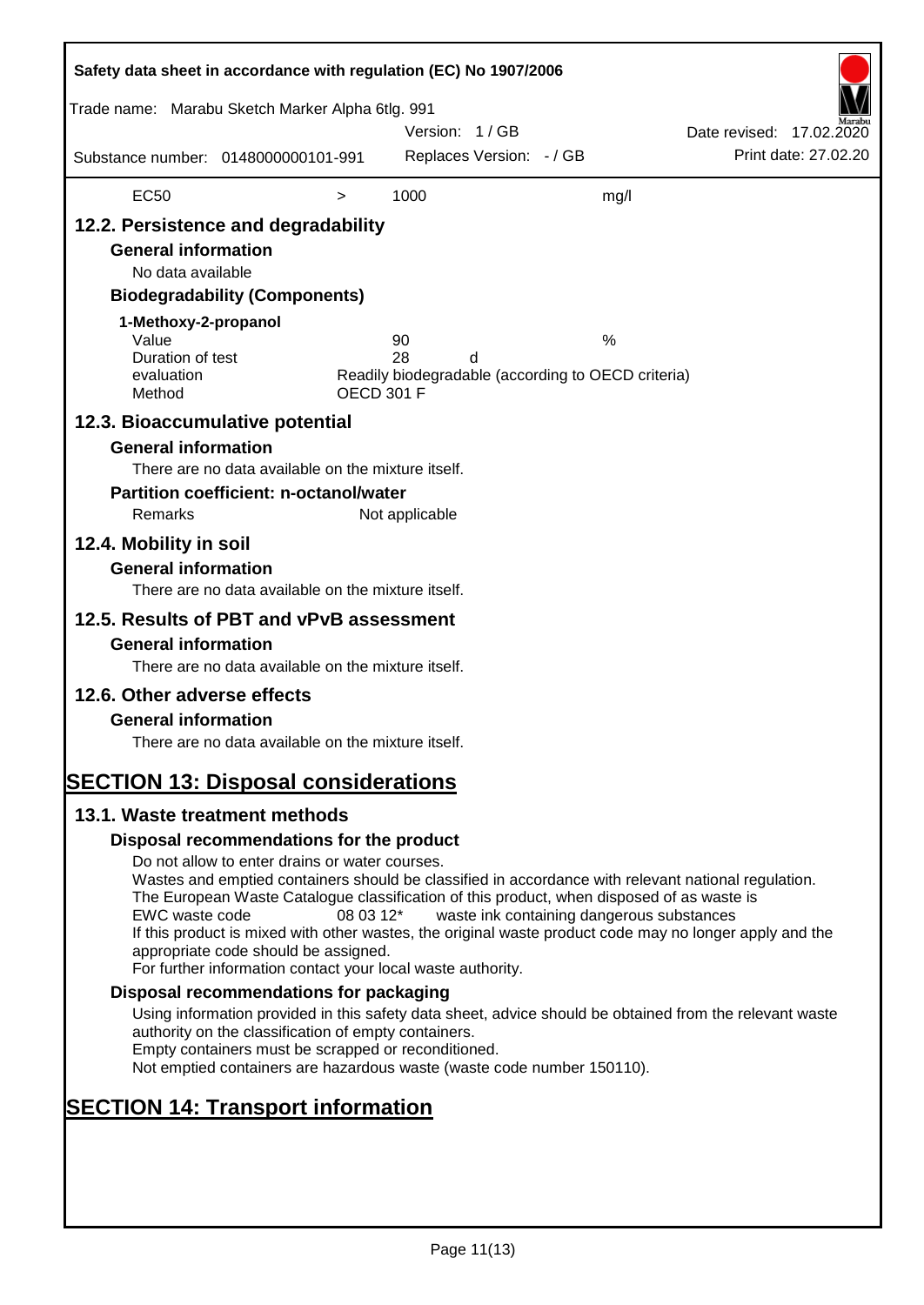|                                                  | Safety data sheet in accordance with regulation (EC) No 1907/2006 |                                               |                                   |
|--------------------------------------------------|-------------------------------------------------------------------|-----------------------------------------------|-----------------------------------|
| Trade name: Marabu Sketch Marker Alpha 6tlg. 991 |                                                                   |                                               |                                   |
|                                                  | Version: 1/GB                                                     | Date revised: 17.02.2020                      |                                   |
| Substance number: 0148000000101-991              | Print date: 27.02.20                                              |                                               |                                   |
|                                                  | <b>Land transport ADR/RID</b>                                     | <b>Marine transport</b><br><b>IMDG/GGVSee</b> | Air transport<br><b>ICAO/IATA</b> |
| Tunnel restriction code                          | D/E                                                               |                                               |                                   |
| 14.1. UN number                                  | 1263                                                              | 1263                                          | 1263                              |
| 14.2. UN proper shipping name                    | <b>PAINT</b>                                                      | <b>PAINT</b>                                  | <b>PAINT</b>                      |
| 14.3. Transport hazard<br>class(es)              | 3                                                                 | 3                                             | 3                                 |
| Label                                            |                                                                   |                                               |                                   |
| 14.4. Packing group                              | $\mathbf{I}$                                                      | Ш                                             | Ш                                 |
| Special provision                                | 640D                                                              |                                               |                                   |
| <b>Limited Quantity</b>                          | 51                                                                |                                               |                                   |
| Transport category                               | 3                                                                 |                                               |                                   |

## **Information for all modes of transport**

#### **14.6. Special precautions for user**

Transport within the user's premises:

Always transport in closed containers that are upright and secure.

-

Ensure that persons transporting the product know what to do in the event of an accident or spillage.

no

-

## **Other information**

**14.5. Environmental hazards**

**14.7. Transport in bulk according to Annex II of Marpol and the IBC Code**

## no

## **SECTION 15: Regulatory information**

## **15.1. Safety, health and environmental regulations/legislation specific for the substance or mixture**

## **VOC**

VOC (EU) 90 %

#### **Other information**

The product does not contain substances of very high concern (SVHC).

## **15.2. Chemical safety assessment**

For this preparation a chemical safety assessment has not been carried out.

# **SECTION 16: Other information**

**Hazard statements listed in Chapter 3**